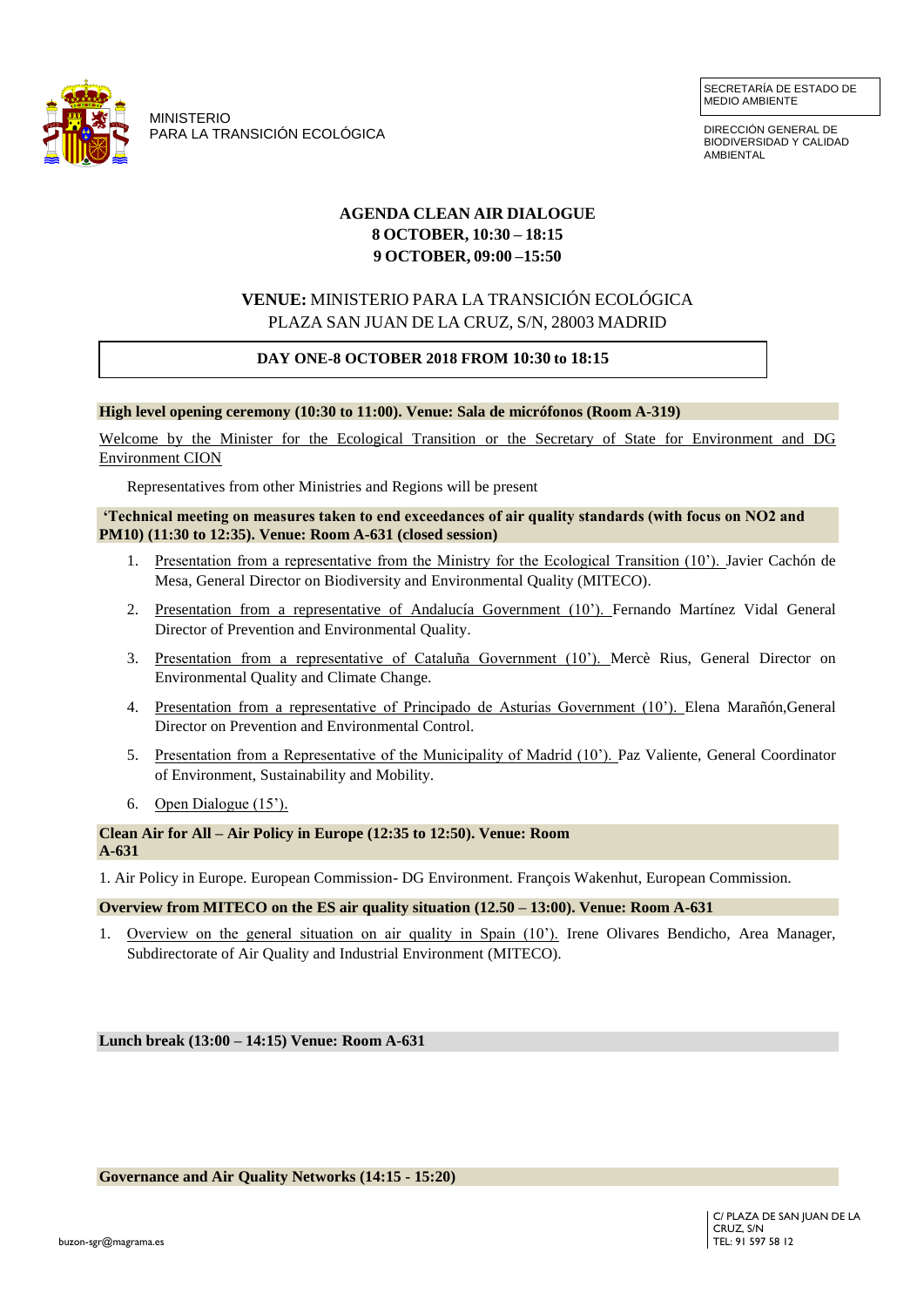

- 1. Overview on air quality governance in Spain. The different responsibilities of the different administrations (10'). Javier Cachón de Mesa, General Director on Biodiversity and Environmental Quality (MITECO).
- 2. Air quality networks: Administrations responsible and how they work(10'). Ricardo Vargas, Head of Atmospheric Quality Area (Madrid Region) (10'), Nieves López (Ayuntamiento de Zaragoza), Rosa García (AEMET/MITECO) (10').
- 3. Air quality modelling. Fernando Martín. Energy, Environmental and Technological Research Center (CIEMAT)  $(10^{\circ})$ .
- **4.** Open dialogue (15').

#### **Measures and Plans from the Ministry for the Ecological Transition (15:20-16:35). Venue: Room A-631**

- 1. Adjustments of the NEC emission inventories. Martín Fernández Díez-Picazo, Area Coordinator, Subdirectorate of Air Quality and Industrial Environment (MITECO). (10')
- 2. NACPC. Maj-Britt Larka Abellán, General Subdirector of Air Quality and Industrial Environment (MITECO).(10')
- 3. National Air Quality Plan. Irene Olivares Bendicho, Area Manager, Subdirectorate of Air Quality and Industrial Environment (MITECO). (10')
- 4. Integrated National Energy and Climate Plan. Jesús Ferrero. Secretariat of State of Energy. (MITECO). (10').
- 5. Institute for the Diversification and Saving of Energy (IDAE). Carlos García Barquero, Head of Planning and Studies Department (10').
- 6. Open dialogue (25').

### **Coffee Break (16:35 to 16:50)**

### **Sectors of activity meetings with a focus on air emissions and air quality (16:50 – 18:35). Venue: Room A-631**

- 1. Presentation from a representative of the Ministry of Public Works (10'). Jesús Merchán, Transportation Studies and Technology Division.
- 2. Presentation from a representative of the Ministry of Agriculture (10'). Arnaldo Cabello, Deputy General Director on Livestock Production Means.
- 3. Presentation from a representative of the Ministry of Finance (10'). Isabel López Rodríguez, Deputy General Director on Special Taxes and Taxes on Foreign Trade.
- 4. Presentation from a representative of the Ministry of Health (10'). Covadonga Caballo, General Subdirector of Environmental Health and Occupational Health.
- 5. Presentation from a representative of the National Department of Traffic (DGT) (10'). Jorge Ordás, Deputy General Director on Mobility Management.
- 6. Presentation from a representative of the Ministry of Industry, Tourism and Trade (10'). María Luz Peláez. Head of Area.
- 7. Open dialogue (45').

### **DAY TWO-9 OCTOBER 2018 FROM 09:00 to 15:50. Venue: Room A-631**

**Air quality situation in Spain: NO<sup>2</sup> and PM10. Plans and measures (09:00-9:40**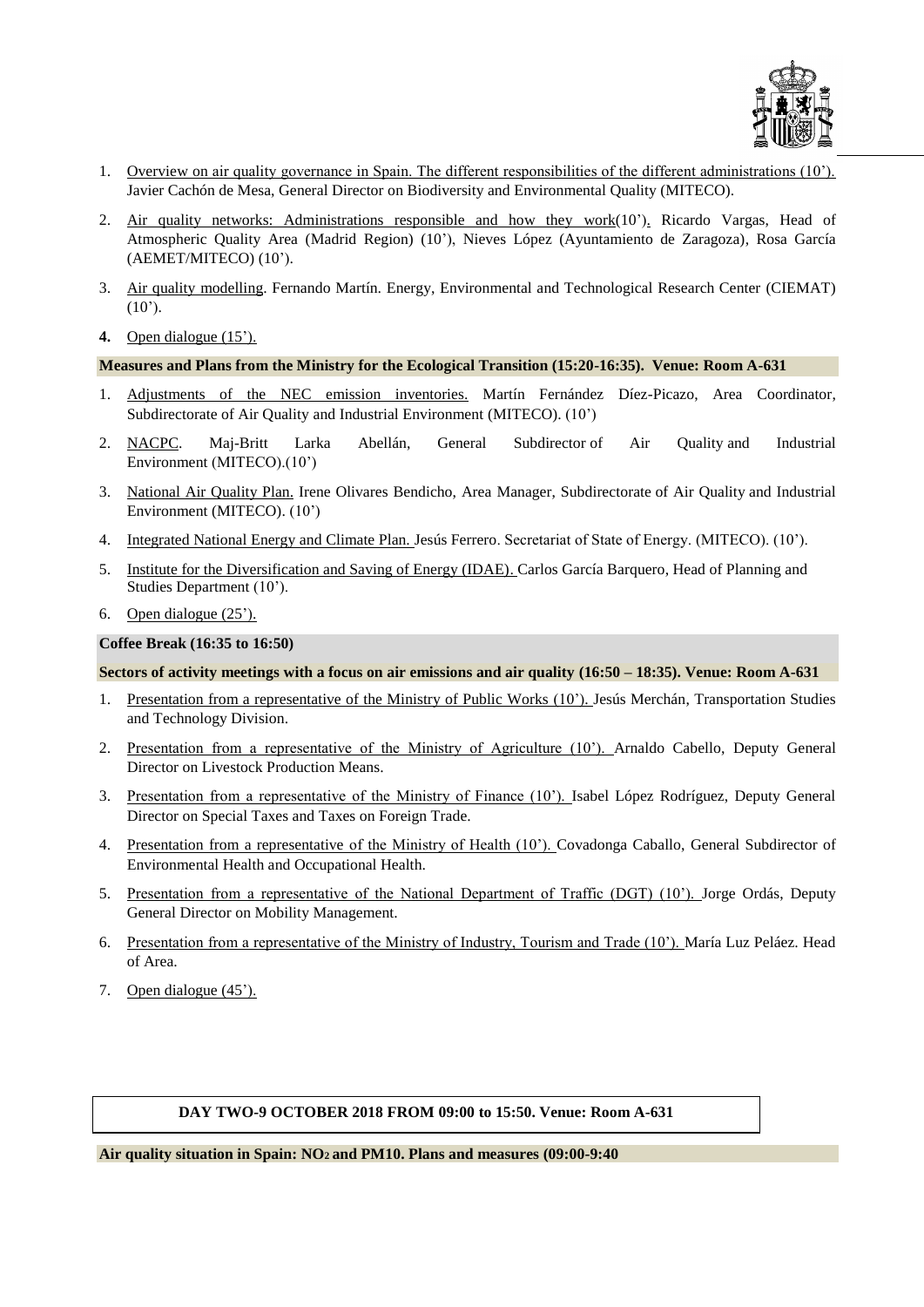

- 1. Presentation from a representative of Andalucía Government (10'). Juan Contreras Gonzalez, Air Quality Head of Services.
- 2. Presentation from a representative of Cataluña Government (10'). Xavier Guinart, Head of the Air Monitoring and Control Service.
- 3. Presentation from a representative of the Municipality of Madrid (10'). Ángeles Cristóbal López, Deputy Director on Sustainability.
- 4. Presentation from a representative of Comunidad de Madrid Government (10'). Ricardo Vargas, Head of Atmospheric Quality Area (Madrid Region).

#### **Coffee Break (9:40 to 10:00)**

### **Air Quality situation in Spain: NO<sup>2</sup> and PM10. Plans and measures (continuation) (10:00-11:40)**

- 5. Presentation from a representative of Comunidad Valenciana Government. Beatriz Fatás, Head of Service in Climate Change (10').
- 6. Presentation from a representative of Región de Murcia Government. José Mora Navarro, Head of the Environmental Planning and Assessment Service (10').
- 7. Presentation from a representative of País Vasco (10'). Nadia Arcarazo Arrizabalaga, Air quality network manager.
- 8. Presentation from a representative of Principado de Asturias Government (10<sup>'</sup>). Elena Marañón, General Director on Prevention and Environmental Control.
- 9. Open dialogue (60').

#### **Air quality situation in Spain: ground-level ozone (11:40-13:00)**

- 1. Presentation on the Phenomenology of ground-level ozone episodes in Spain (15'). Cristina Carnerero, Institute of Environmental Assessment & Water Res. (IDÆA) from the Spanish Research Council (CSIC).
- 2. A general overview from the Regionals Authorities on the main challenges in relation with Ozone (30'). Jaime Fernández Orcajo, Head of the Environmental Prevention and Climate Change Service (Junta de Castilla y León), Isabel de Vega Fernández, Head of the Environmental Sustainability Section (Junta de Extremadura) and Eva Pérez, head of section of immissions, (Generalitat de Cataluña).
- 3. Open dialogue (15').

### **Lunch Break (13:00 to 14:00) Venue: Room A-631**

### **Spanish Reference Laboratory for Air Quality (14:00-14:25)**

- 1. Spanish Reference Laboratory for Air Quality. Saúl García, Carlos III Health Institute (15').
- **2.** Open dialogue (10').

#### **Public information on air quality at national level (14:25 – 15:00)**

1. Public information on air quality at national level: viewers with up to date, reports, web, etc. (10'). Irene Olivares Bendicho, Area Manager, Subdirectorate of Air Quality and Industrial Environment (MITECO).